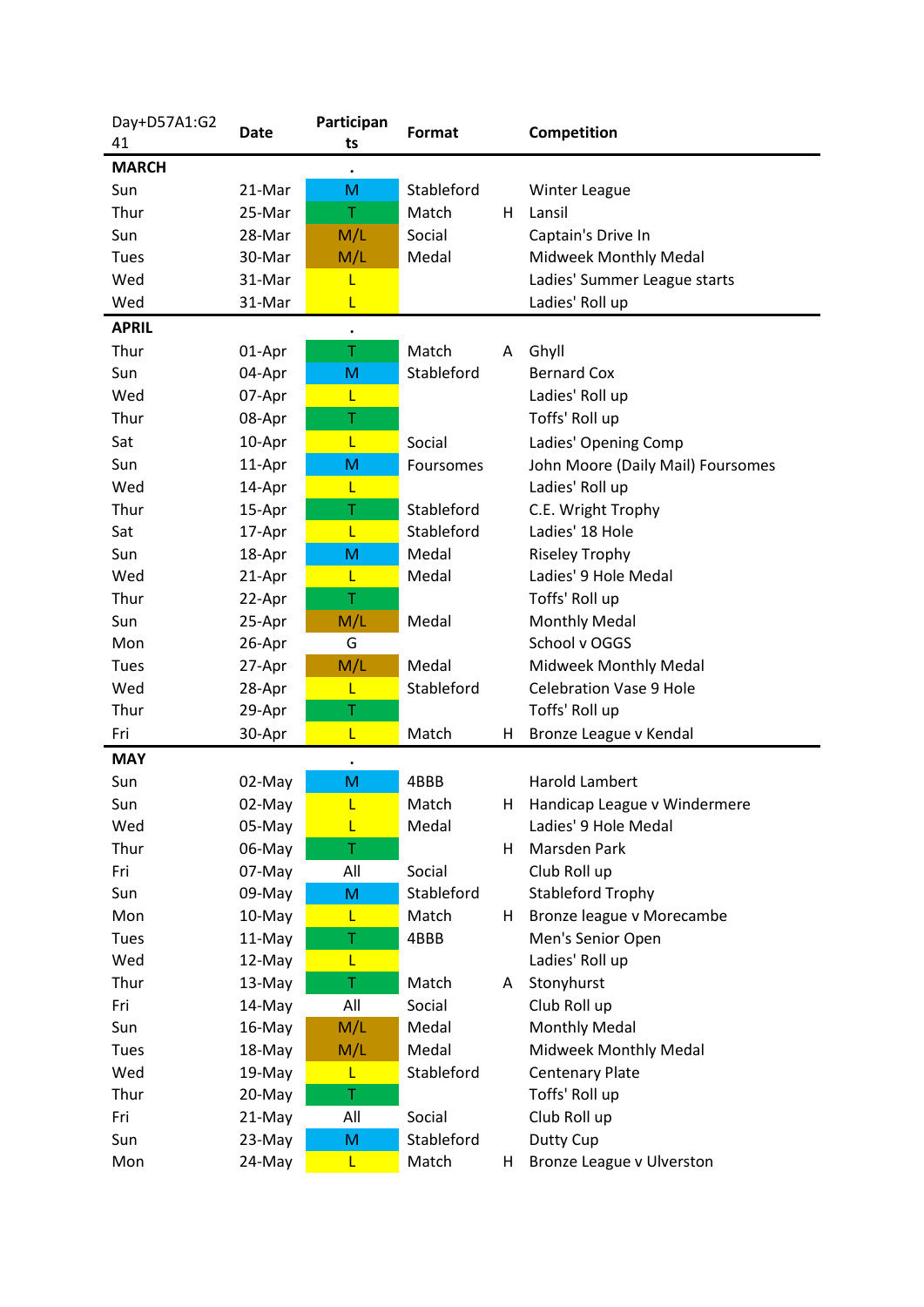| Wed         | 26-May     | L         |            |    | Ladies' Roll up                          |
|-------------|------------|-----------|------------|----|------------------------------------------|
| Thur        | 27-May     | T         |            |    | Toffs' Roll up                           |
| Fri         | 28-May     | All       | Social     |    | Club Roll up                             |
| Sat         | 29-May     | L         | Match      | A  | Handicap League v Windermere             |
| Sun         | 30-May     | M         | Stableford |    | Millenium Cup                            |
| Mon         | 31-May     | M/L       | Foursomes  |    | <b>Butterfield Cup (Mixed Foursomes)</b> |
| <b>JUNE</b> |            | $\bullet$ |            |    |                                          |
|             |            |           |            | H  |                                          |
| Tues        | $01$ -Jun  | M         | Match      |    | Dales League v Kirkby Lonsdale           |
| Wed         | 02-Jun     | L         | Stableford |    | <b>Garnett Trophy</b>                    |
| Thur        | 03-Jun     | Τ         | Match      | H. | Sedbergh                                 |
| Fri         | 04-Jun     | All       | Social     |    | Club Roll up                             |
| Sun         | 06-Jun     | M/L       | Medal      |    | <b>Monthly Medal</b>                     |
| Tues        | 08-Jun     | Τ         | Match      | A  | Colne                                    |
| Wed         | 09-Jun     | L         | Medal      |    | Ladies' 9 Hole Medal                     |
| Thur        | $10$ -Jun  | Τ         |            | A  | Toffs' Away Day                          |
| Fri         | $11$ -Jun  | L         | Match      | A  | Bronze League v Ulverston                |
| Fri         | $11$ -Jun  | All       | Social     |    | Club Roll up                             |
| Sat         | 12-Jun     | M         | Social     |    | Past Captains Day 12.30                  |
| Sun         | $13 - Jun$ | M         | Medal      |    | David Percy Memorial                     |
| Sun         | 13-Jun     | L         | Match      | A  | Handicap League v Furness                |
| Mon         | 14-Jun     | All       | Social     | A  | Club Trip to Halifax                     |
| Tues        | 15-Jun     | M/L       | Medal      |    | Midweek Monthly Medal                    |
| Wed         | 16-Jun     | L         |            |    | Ladies' Roll up                          |
| Thur        | 17-Jun     | Τ         | Match      | A  | Sedbergh                                 |
| Thur        | 17-Jun     | L         | Match      | A  | Bronze League v Kendal                   |
| Fri         | 18-Jun     | All       | Social     |    | Club Roll up                             |
| Sat         | 19-Jun     | L         | Social     | A  | Route Trophy at Grange Fell              |
| Sun         | 20-Jun     | M         | Stableford |    | Men's Comp                               |
| Sun         | 20-Jun     | L         | Match      | H. | Handicap League v Furness                |
| Mon         | 21-Jun     |           | Match      | A  | Friendly v Bentham                       |
| Tues        | 22-Jun     | M         | Match      | н. | Dales League v Bentham                   |
| Wed         | 23-Jun     | L         |            |    | Ladies' Roll up                          |
| Thur        | 24-Jun     | T         | Match      | A  | Lowes Park                               |
| Fri         | 25-Jun     | All       | Social     |    | Club Roll up                             |
| Sat         | 26-Jun     | L         |            |    | Lady Captain's Day                       |
| Sun         | 27-Jun     | M         |            |    | Summer Bogey                             |
| Mon         | 28-Jun     | L         | Match      | A  | Bronze League v Morecambe                |
| Wed         | 30-Jun     | L         |            |    | Ladies' Roll up                          |
| <b>JULY</b> |            | $\bullet$ |            |    |                                          |
| Thur        | $01$ -Jul  | T         | Match      | A  | Marsden Park                             |
| Fri         | 02-Jul     | All       | Social     |    | Club Roll up                             |
| Sat         | 03-Jul     | L         | Stableford |    | Lawson Cup/ Mercer Bowl                  |
| Sun         | 04-Jul     | M         | Medal      |    | Post Office / Lawson Cup                 |
| Mon         | 05-Jul     | All       | Social     | A  | Club Trip to Masham                      |
| Tues        | 06-Jul     | M         | Match      | A  | Dales League v Bentham                   |
| Wed         | 07-Jul     | L         |            |    | Ladies' Roll up                          |
| Thur        | 08-Jul     | Τ         |            |    | Toffs' Roll up                           |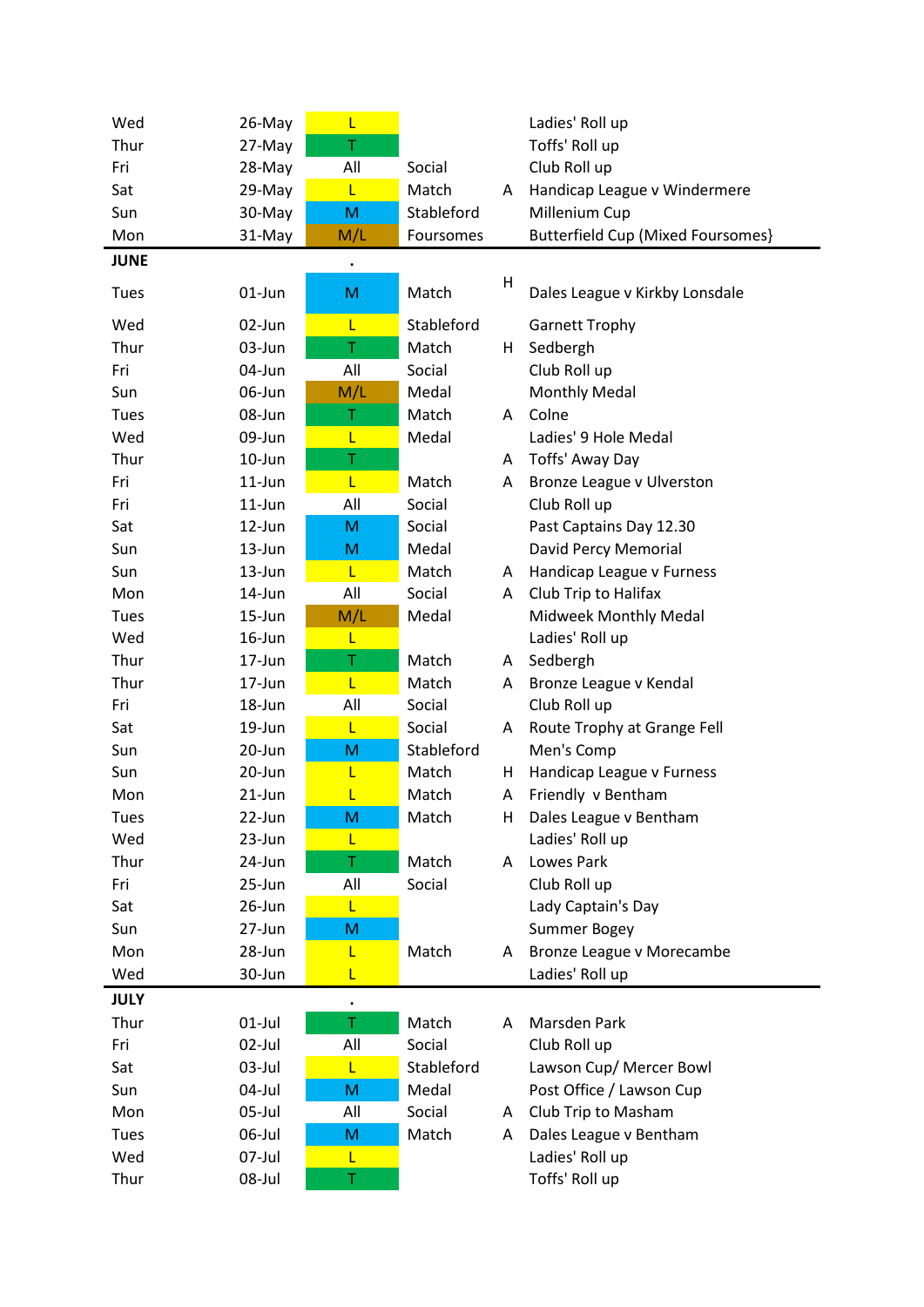| Fri           | 09-Jul    | All         | Social     |    | Club Roll up                      |
|---------------|-----------|-------------|------------|----|-----------------------------------|
| Sat           | $10$ -Jul | L.          | Stableford |    | Ladies' 18 Hole Stableford        |
| Sun           | $11$ -Jul | M/L         | Medal      |    | <b>Monthly Medal</b>              |
| Tues          | $13$ -Jul | M/L         | Medal      |    | Midweek Monthly Medal             |
| Tues          | $13$ -Jul | M           | Match      | A  | Dales League v Kirkby Lonsdale    |
| Wed           | 14-Jul    | L           |            |    | Ladies' Roll up                   |
| Thur          | $15$ -Jul | T           |            |    | <b>Toffs' Captains Day</b>        |
| Fri           | $16$ -Jul | All         | Social     |    | Club Roll up                      |
| Sat           | 17-Jul    | L           | 4BBB       |    | Ping 4BBB Qualifier               |
| Sun           | 18-Jul    | All         | Social     |    | Captain's Day                     |
| Tues          | 20-Jul    | M           | Match      | H. | Dales League v Casterton          |
| Wed           | $21$ -Jul | L           | Foursomes  |    | Ladies' Foursomes                 |
| Thur          | $22$ -Jul | T           |            |    | Toffs' Roll up                    |
| Fri           | $23$ -Jul | All         | Social     |    | Club Roll up                      |
| Sat           | 24-Jul    | L           | Social     |    | Ladies' Past Captains             |
| Sun           | $25$ -Jul | M           | Stableford |    | Men's Comp                        |
| Tues          | $27$ -Jul | M           | Match      | A  | Dales League v Casterton          |
| Wed           | 28-Jul    | L           | Medal      |    | Ladies' 9 Hole Medal              |
| Thur          | 29-Jul    | T           | Match      | H. | Stoneyhurst                       |
| Fri           | 30-Jul    | All         | Social     |    | Club Roll up                      |
|               |           |             |            |    | Friendly v Masham? Or President v |
| Sat           | $31$ -Jul | M/L         | Social     | H  | Captain                           |
| <b>AUGUST</b> |           | $\bullet$   |            |    |                                   |
| Sun           | 01-Aug    | M/L         | Medal      |    | <b>Monthly Medal</b>              |
| Wed           | 04-Aug    | L           |            |    | Ladies' Roll up                   |
| Thur          | 05-Aug    | T           | Match      | H. | Ghyll                             |
| Fri           | 06-Aug    | All         | Social     |    | Club Roll up                      |
| Sat           | 07-Aug    | $\mathsf J$ | Stableford |    | Junior Comp 9 Hole                |
| Sat           | 07-Aug    | All         | Social     |    | President's Day                   |
| Sun           | 08-Aug    | M           | Stableford |    | Men's Comp                        |
| Sun           | 08-Aug    | L           | Social     | A  | Ladies' Away trip                 |
| Mon           | 09-Aug    | L           | Social     | A  | Ladies' Away trip                 |
| Wed           | 11-Aug    | L           | Medal      |    | Ladies' 9 Hole Medal              |
| Thur          | 12-Aug    | T           | Medal      |    | Challenge Trophy                  |
| Fri           | 13-Aug    | All         | Social     |    | Club Roll up                      |
| Sat           | 14-Aug    | J           | Stableford |    | Junior Comp 9 Hole                |
| Sun           | 15-Aug    | M           | Stableford |    | Peter Robinson Cup                |
| Wed           | 18-Aug    | L           | Medal      |    | Centenary Club 18 Hole Medal      |
| Thur          | 19-Aug    | T           |            | H. | Colne                             |
| Fri           | 20-Aug    | All         | Social     |    | Club Roll up                      |
| Sat           | 21-Aug    | J           | Stableford |    | Junior Comp 9 Hole                |
| Sat           | 21-Aug    | M           | Social     |    | Past Captains Day                 |
| Sun           | 22-Aug    | M/L         | Stableford |    | <b>Memorial Trophy</b>            |
| Wed           | 25-Aug    | L           |            |    | Ladies' Roll up                   |
| Thur          | 26-Aug    | T           |            |    | Toffs' Roll up                    |
| Fri           | 27-Aug    | M           | Stableford |    | Huntsworth Trophy at Ulverston    |
| Sat           | 28-Aug    | L           | Stableford |    | Ladies' 18 Hole Stableford        |
| Sun           | 29-Aug    | M           | Stableford |    | 3 Clubs & Putter                  |
|               |           |             |            |    |                                   |